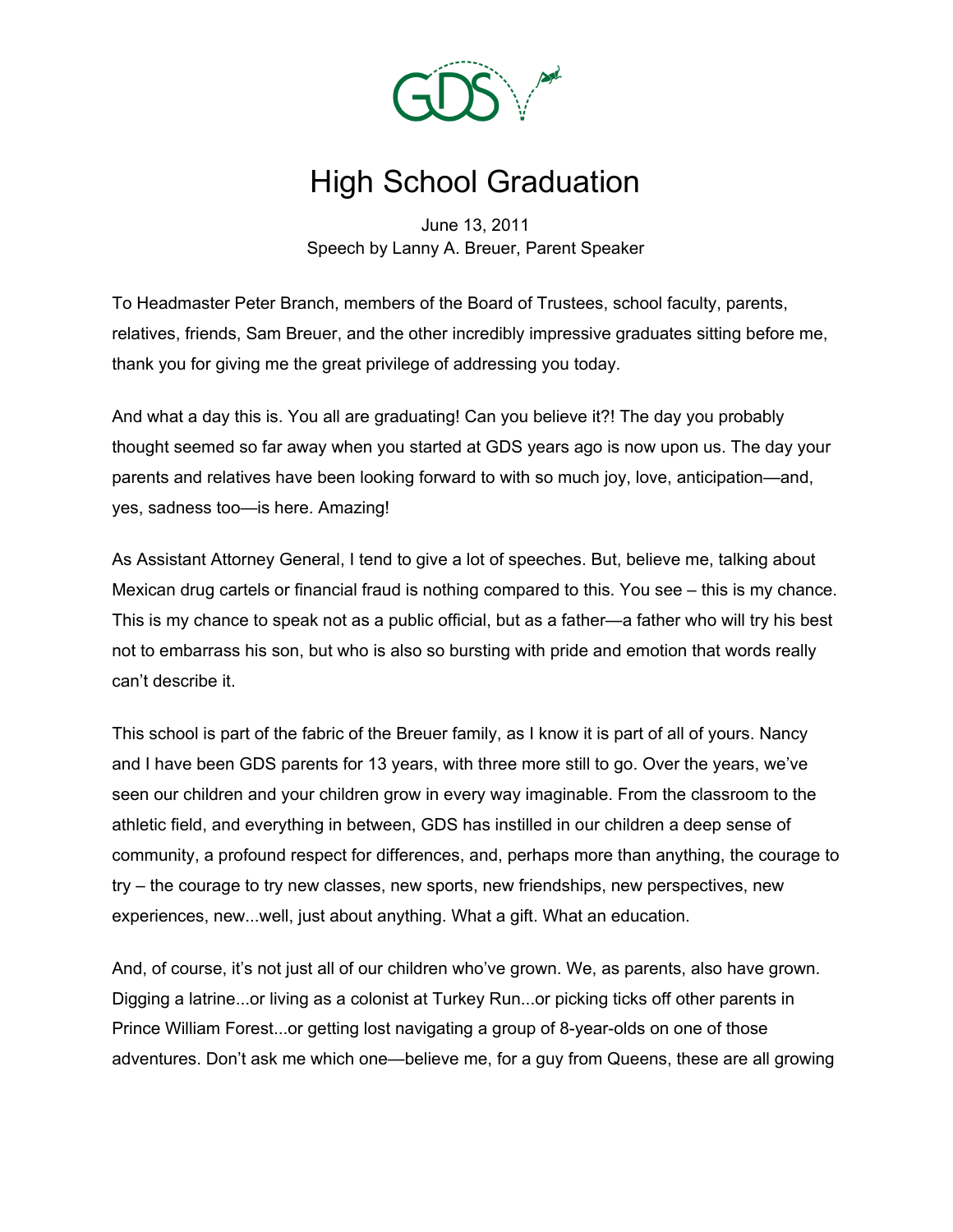## experiences!

GDS, we know, is a place that forges the deepest of bonds. For the Breuers, those bonds have come through watching countless baseball and basketball games, handing out prizes at Country Market Day, or reading through the parent comments during the headmaster search process. For others of you, those bonds developed from attending opening night of the spring musical, helping out at a local soup kitchen, trekking to a debate halfway across the country, rehabbing a house desperately in need of repair, or keeping score at the quiz bowl tournament when you knew that you couldn't correctly answer even one lousy question!

Ultimately, though, what I'm sure we'll all treasure most about GDS is the warmth of the community and the friends we've made. Our home—like yours, I'm sure—has been filled over the years with so many GDS parents and students, giving us and our children the gift of close, meaningful, and enduring friendships. Fred, Galen, Jackson, Sam, Lexi, and others of you—you began as friends of Sam, but you now are really part of our extended family. Indeed, for all of us celebrating today's graduation, the relationships formed at GDS will not be fleeting connections long forgotten later in life. They will be lasting friendships, anchoring all that lies ahead.

Tragically, not everyone who should be here today is here today. The GDS community was shaken in 2002 by the death of Ethan Alperstein. Ethan was a classmate, teammate, and very close friend of Sam's—someone whose picture sits on Sam's desk to this day. The GDS community pulled together in that year of tragedy, and the beautiful garden in the lower/middle school dedicated to Ethan stands as a testament to that unity, as does the annual award for the fifth-grader who best embodies the qualities that we treasured in Ethan. This graduating class decided that its class gift would be used by the school for financial aid in Ethan's memory—a message to Ethan's parents, Lois and Les, and to the rest of the world, that Ethan will never be forgotten.

GDS became the first integrated school in the D.C. area when it opened its doors in 1945. It has since maintained a reputation as a progressive institution dedicated to providing an outstanding education to children of all cultural, religious, and ethnic backgrounds, as well as sexual orientations. Behind any school like GDS you'll find a visionary, dynamic headmaster, and GDS has had such a headmaster for the past 14 years in Peter Branch.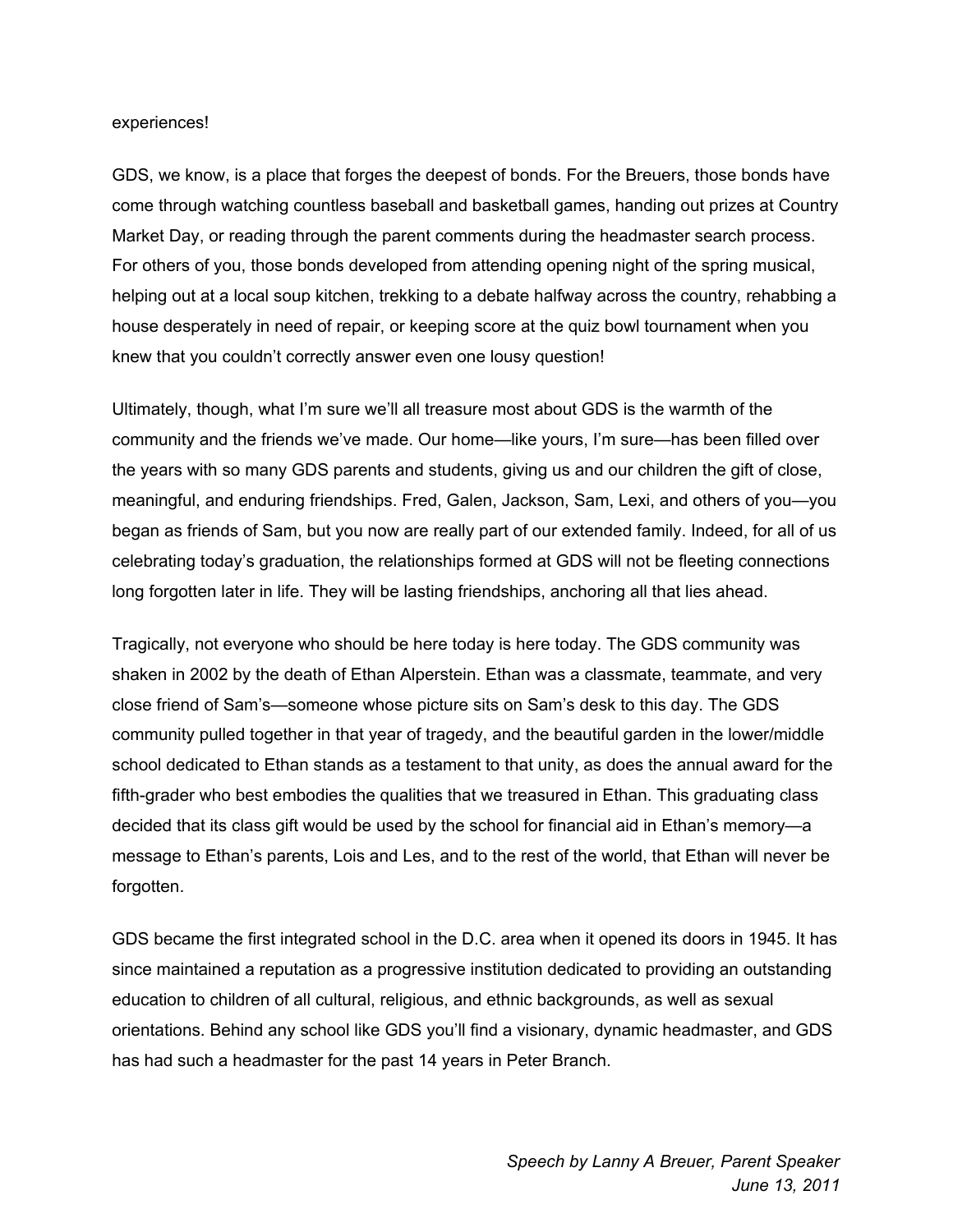As you know, Peter is retiring, but his impact on the school will long be remembered. As headmaster, he presided over the expansion and modernization of the lower and middle schools and the high school, which required two major capital campaigns. Peter also wholeheartedly embraced and nurtured the school's historical commitment to diversity. Finally, and most important, Peter has built upon the school's record of academic excellence. You, the Class of 2010, are the beneficiaries of Peter's tireless efforts—and those who came before him—to safeguard the GDS mission of providing a top-notch, progressive education.

Peter, you will be greatly missed.

Peter, of course, did not labor alone. He—and you—have benefited from a truly unbelievable faculty. I think we can safely say that the teachers at GDS are among the most gifted you will find at any secondary school in the country.

Evan Smith—you probably could get even me, who barely made it out of high school Spanish, quoting from Virgil. C.A.—you lead a fabulous science department and could not be a more devoted to our children. Topher Dunn—you're not only an inspired history and psychology teacher, but also, as we discovered at the senior banquet, a mean bass player in snazzy white-and-brown bucs!

I really could go on and on because these and so many other teachers, coaches, counselors, and specialists at GDS have given their heart and soul to you, the students—working not only to develop you as scholars, artists, athletes, debaters, journalists, and musicians, but also to build character; to instill confidence; and to push you out of the box and outside your comfort zone.

So now, graduates, with this extraordinary education in your pocket, with all the friends you've made by your side, with the substantial love and investment—very substantial investment, I might add—by your parents and relatives, the question for you is: What are you going to do with it? How will you contribute?

I say "contribute" for a reason. Many of you enjoy great privilege in your lives. That privilege, along with this education, has put you on a path paved with opportunity. As your parents, we want you to seize that opportunity. We really do. But we also want you to remember that while, as Winston Churchill said, "We make a living by what we get, we make a life by what we give."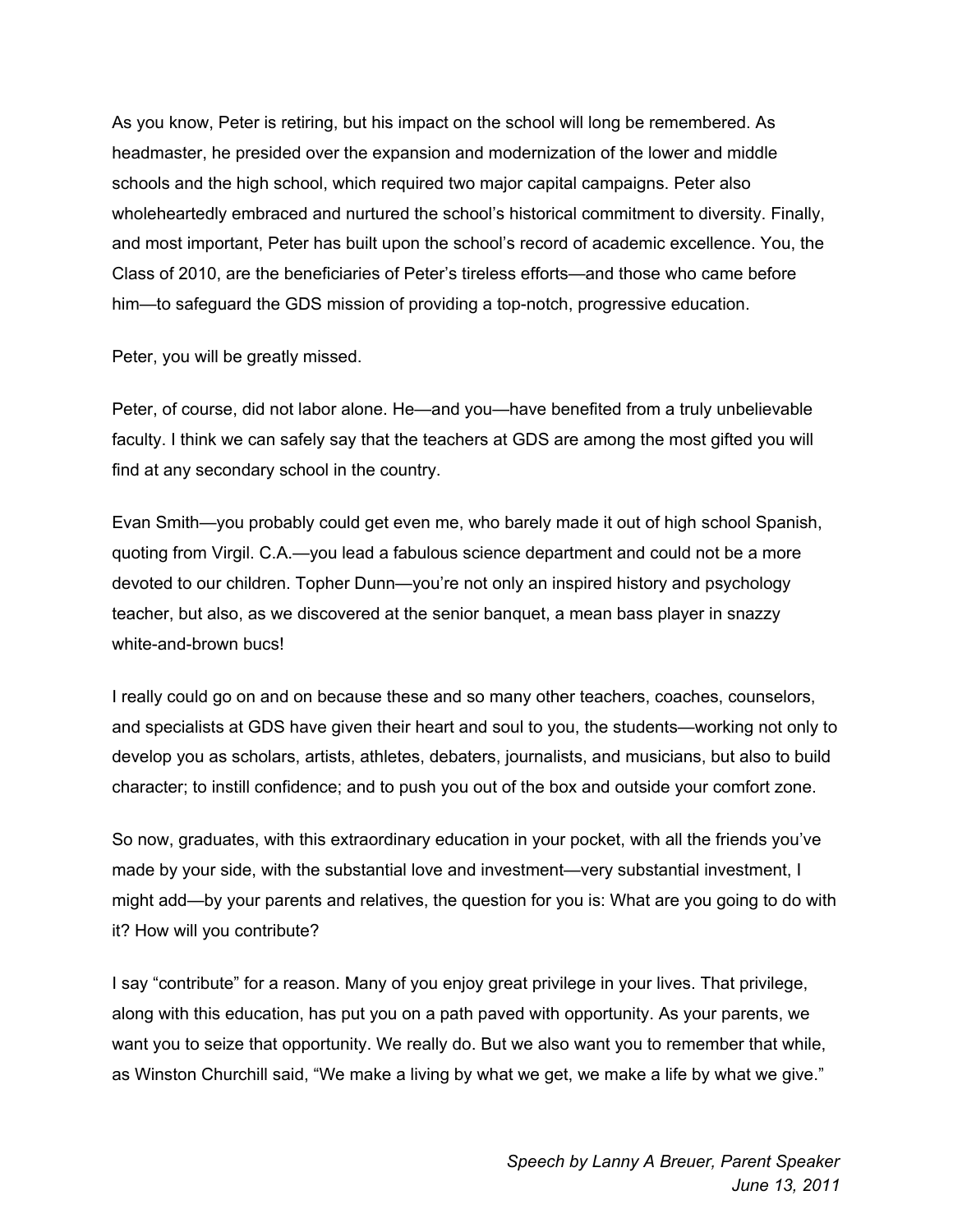Give richly, graduates. Give of your time, of your intelligence, of your spirit, of your generosity, and of your love. Give because it's actually easy for you do so. Give because not giving does a disservice to the education you've received and to the country that needs your service.

Now, when I say "service," I don't mean only government service. Although I will tell you, frankly, that government service is a wonderful way to give back to your country. I come to work excited every single day—excited to be serving the American people and feeling so privileged to be in a position to do so. But there are, of course, many other ways aside from government service to give back. Indeed, whether you choose to volunteer your time to a pro bono client, at a local homeless shelter, in a community medical clinic, at your local fire house, or in a sports league for disadvantaged youth, all I ask is that you do something! Do something that allows you to say, "I helped my community and my country today. I gave back."

Trust me, this country needs you more than you can know. This country needs leaders in every field and in every community who have had the kind of enlightened education that you've had; who can push for the values that this school holds so dear. That's how this country will keep moving forward.

Think about it. We moved in this country from racial segregation in the 1960s to the election of the first African-American president in 2008. How did we get there? Through courage, conviction, and enlightened perspectives—the kind of perspectives that GDS has nurtured in all of you.

The election of President Obama is, of course, an example of progress and opportunity on the grandest of scales. But there are many other examples—some right here in the GDS community.

My mother was a Holocaust survivor who was not allowed to attend high school by the German Nazi regime. Today, some 70 years later, she watches as her grandson graduates from one of the most prestigious secondary schools in the country, and her son, an Assistant Attorney General, delivers the school's commencement address.

Or how about your classmate, Ezekial Adigun? Ezekial's parents came to the U.S. from Ghana in the 1970s and have built a life in D.C. Ezekial's father, who was a teacher in Ghana, started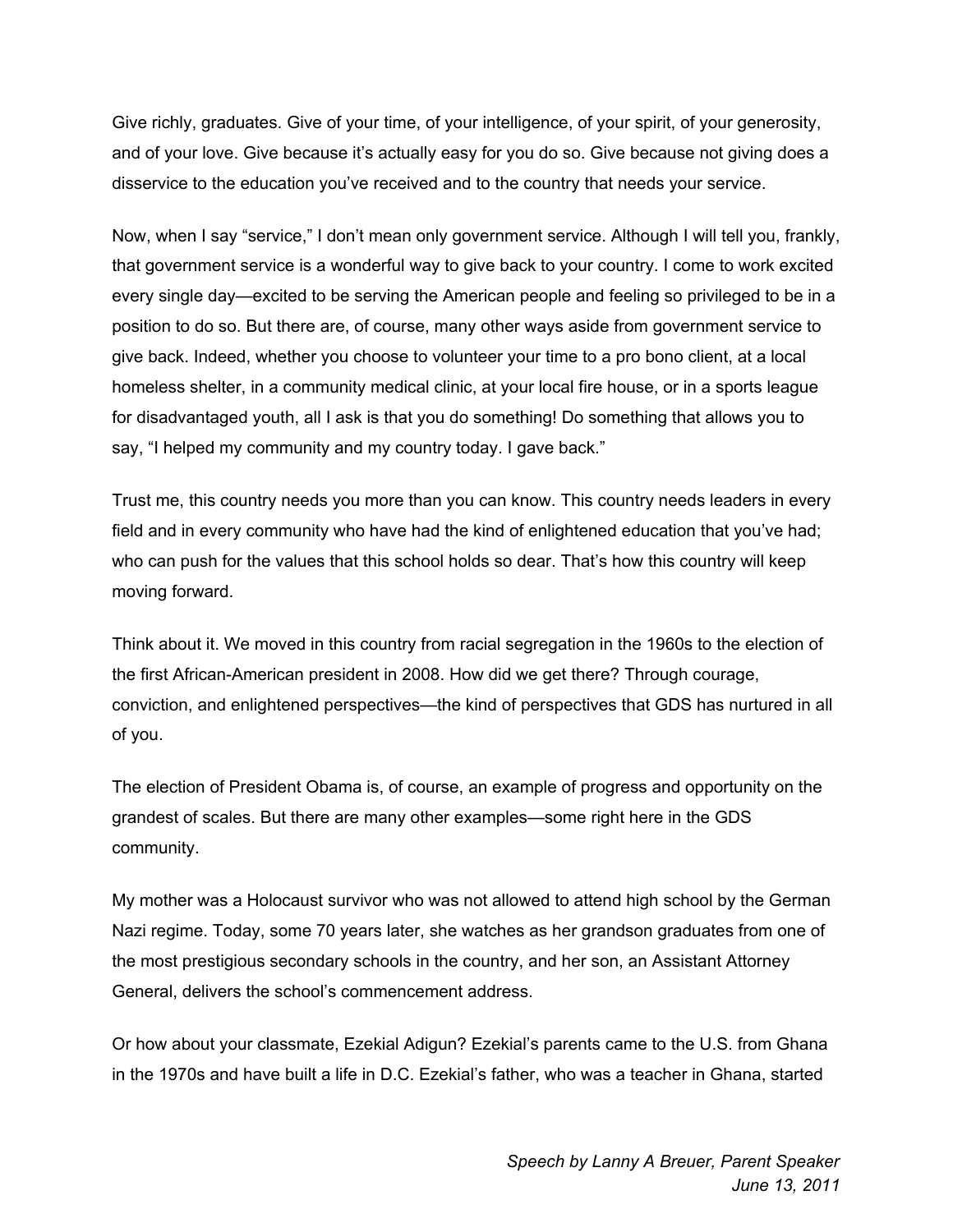working in a parking garage here, before becoming a manager and then eventually a corrections officer at a halfway house. His mother first was a computer technician and now works as a nurse in a nursing home. Ezekial's GDS education has not come easy. Beginning in the first grade, he would be dropped at the home of a seventh-grader before taking two buses to school—a trip that took at least an hour and 15 minutes. Starting in fifth grade, at age 10, Ezekial did the trip alone. Two and a half hours of travel—and sometimes more—each day.

Ezekial is off to Harvard in the fall. I asked him what he thought was the most important attribute a person could have. And you know what he told me? Humility.

Yogi Berra once said, "The future ain't what it used to be." Surely Yogi doesn't know anyone from GDS. I think our future could not be brighter in your hands. How could I be wrong? Whether it's medicine, education, engineering, finance, journalism, politics, law, or something else that, frankly, this lawyer-dad can't think of, you all will be the leaders in your fields if you want to be – and maybe even the leaders of this country.

But in getting there, remember what Ralph Waldo Emerson said: "Enthusiasm is the mother of effort, and without it nothing great was ever achieved." I believe that. You all have so much potential in you—even greatness, in whatever form that takes—but you'll need enthusiasm to see it realized.

So find things to do that truly excite you, and find people to be with whom you love and respect. Take time to enjoy your lives. I'm a big believer in that. But, at the same time, please do not be lazy. Push yourself. Push yourself not only in your career, but also as a member of your community, as a spouse or partner, as a parent, as a friend...as a person. And every now and then, stop and ask yourself, "Am I reaching my potential? Am I giving back? Am I proud of who I am?"

And as you answer these questions throughout your life, remember that, as Abraham Lincoln said, "your own resolution to succeed is more important than any one thing." Lincoln should know. Before he became President, he had had two failed businesses, six failed runs for elective office, a fiancée who died, and a nervous breakdown. You—hopefully—won't ever know such heartache, but whatever life has in store for you, you'll have your family, your friends, your mentors all there to prop you up—cheering you on, reveling in your successes, and lending a